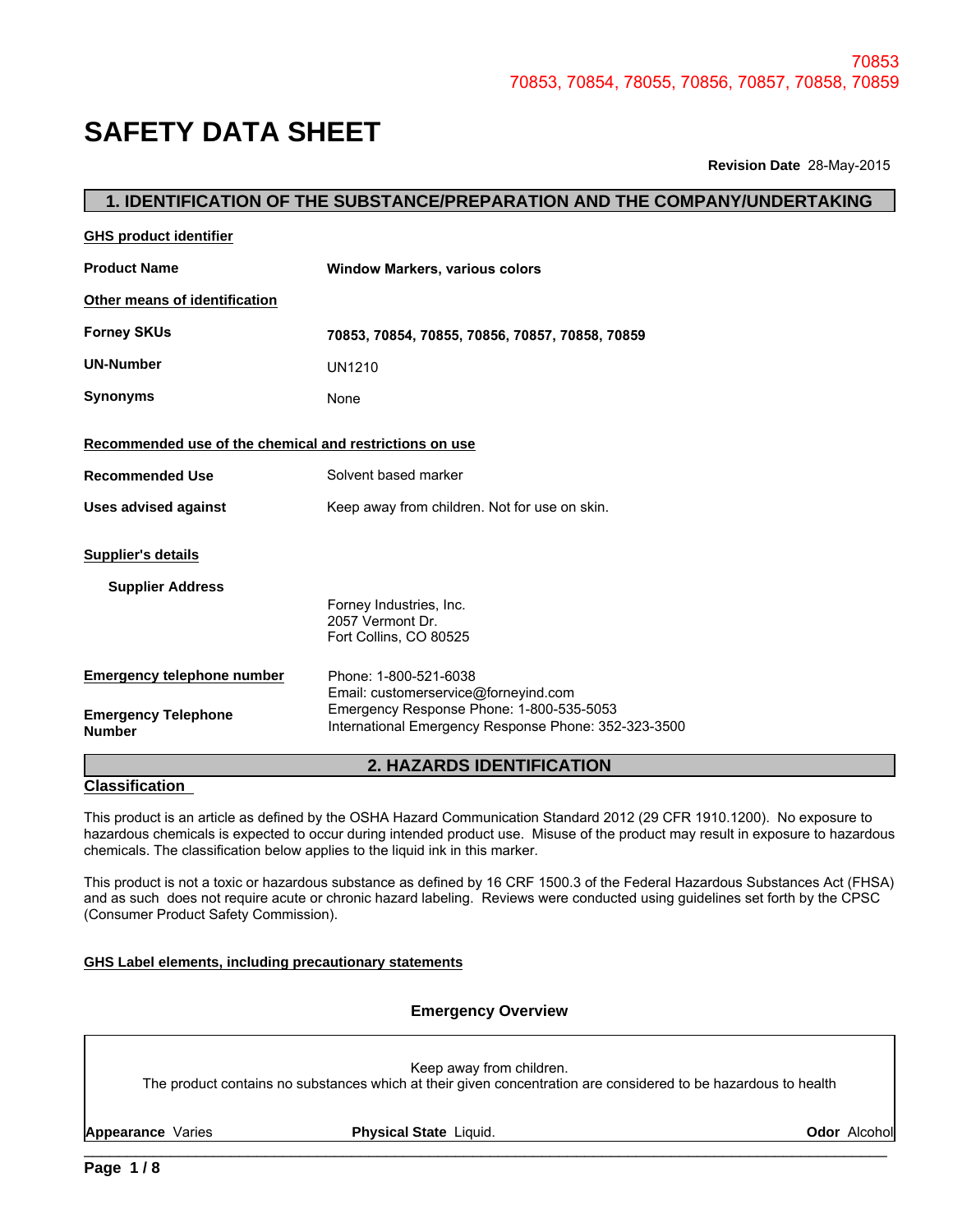### **Precautionary Statements**

- **Prevention**
- None **but the contract of the contract of the contract of the contract of the contract of the contract of the contract of the contract of the contract of the contract of the contract of the contract of the contract of th**

### **General Advice**

• None

### **Storage**

### **Disposal**

### **Hazard Not Otherwise Classified (HNOC)**

### **Other information**

\_\_\_\_\_\_\_\_\_\_\_\_\_\_\_\_\_\_\_\_\_\_\_\_\_\_\_\_\_\_\_\_\_\_\_\_\_\_\_\_\_\_\_\_\_\_\_\_\_\_\_\_\_\_\_\_\_\_\_\_\_\_\_\_\_\_\_\_\_\_\_\_\_\_\_\_\_\_\_\_\_\_\_\_\_\_\_\_\_\_\_\_\_

| <b>Storage</b><br>$\cdot$ None                                                            |                                                  |          |                     |
|-------------------------------------------------------------------------------------------|--------------------------------------------------|----------|---------------------|
| <b>Disposal</b><br>• None                                                                 |                                                  |          |                     |
| <b>Hazard Not Otherwise Classified (HNOC)</b>                                             |                                                  |          |                     |
| Not applicable.                                                                           |                                                  |          |                     |
| <b>Other information</b>                                                                  |                                                  |          |                     |
| No information available.                                                                 |                                                  |          |                     |
|                                                                                           |                                                  |          |                     |
|                                                                                           |                                                  |          |                     |
|                                                                                           |                                                  |          |                     |
|                                                                                           | <b>3. COMPOSITION/INFORMATION ON INGREDIENTS</b> |          |                     |
|                                                                                           |                                                  |          |                     |
| <b>Chemical Name</b>                                                                      | <b>CAS-No</b>                                    | Weight % | <b>Trade secret</b> |
| Propanol                                                                                  | 71-23-8                                          | 55-60    | $\star$             |
| Diacetone alcohol                                                                         | 123-42-2                                         | 15-20    | $\star$             |
| Titanium dioxide                                                                          | 13463-67-7                                       | $0 - 5$  | $\star$             |
| Cobalt                                                                                    | 7440-48-4                                        | $0 - 5$  | $\star$             |
|                                                                                           |                                                  |          |                     |
| *The exact percentage (concentration) of composition has been withheld as a trade secret. |                                                  |          |                     |
|                                                                                           |                                                  |          |                     |
|                                                                                           | <b>4. FIRST AID MEASURES</b>                     |          |                     |
| <b>Description of necessary first-aid measures</b>                                        |                                                  |          |                     |

# **Description of necessary first-aid measures General Advice** Under normal conditions of use first aid is not required. Eye Contact **IF IN EYES: Rinse cautiously with water for several minutes. Remove contact lenses, if** present and easy to do. Continue rinsing. Call a physician or Poison Control Center immediately. **Skin Contact** Wash skin with soap and water. Get medical attention if irritation develops and persists. **Inhalation** If experiencing respiratory symptoms: Call a POISON CENTER or doctor/physician. **Ingestion IF SWALLOWED: Call a POISON CENTER or doctor/ physician if you feel unwell Most important symptoms/effects, acute and delayed Most Important Symptoms/Effects** None known **Indication of immediate medical attention and special treatment needed, if necessary** The mass of a content of the dialety.<br> **Skin with soap and water. Get medical attention if irritation develops and periencing respiratory symptoms: Call a POISON CENTER or doctor/physicial<br>
ALLOWED: Call a POISON CENTER or**

**Notes to Physician** Treat symptomatically.

### **Suitable Extinguishing Media**

Use extinguishing measures that are appropriate to local circumstances and the surrounding environment.

# \_\_\_\_\_\_\_\_\_\_\_\_\_\_\_\_\_\_\_\_\_\_\_\_\_\_\_\_\_\_\_\_\_\_\_\_\_\_\_\_\_\_\_\_\_\_\_\_\_\_\_\_\_\_\_\_\_\_\_\_\_\_\_\_\_\_\_\_\_\_\_\_\_\_\_\_\_\_\_\_\_\_\_\_\_\_\_\_\_\_\_\_\_ **Unsuitable Extinguishing Media**

None.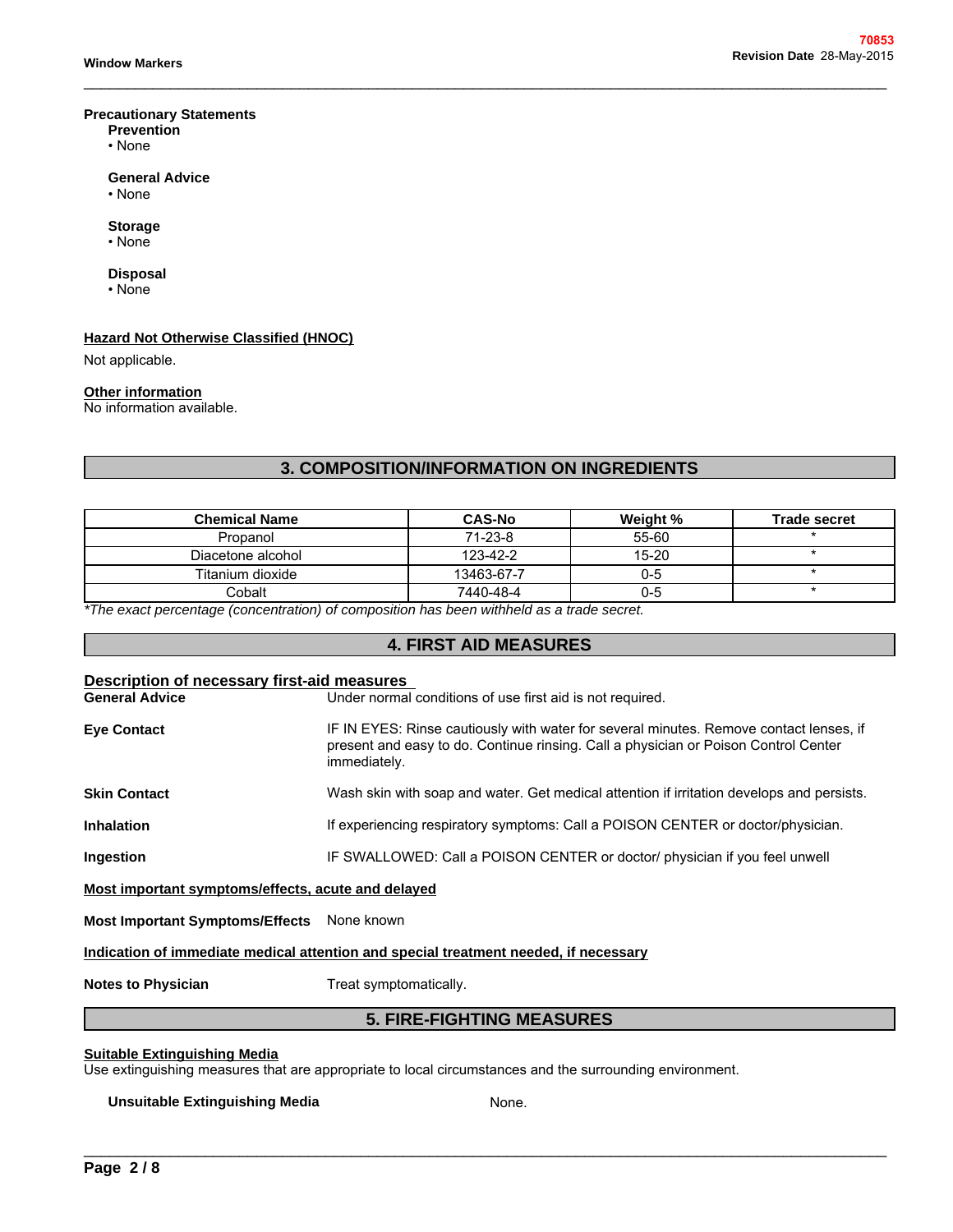### **Specific Hazards Arising from the Chemical**

| <b>Explosion Data</b>                   |       |
|-----------------------------------------|-------|
| <b>Sensitivity to Mechanical Impact</b> | None. |
| <b>Sensitivity to Static Discharge</b>  | None. |

### **Protective Equipment and Precautions for Firefighters**

|                                                                                   | 70853                                                                                                                                                         |
|-----------------------------------------------------------------------------------|---------------------------------------------------------------------------------------------------------------------------------------------------------------|
| <b>Window Markers</b>                                                             | Revision Date 28-May-2015                                                                                                                                     |
| <b>Specific Hazards Arising from the Chemical</b>                                 |                                                                                                                                                               |
| The ink contained in this product is flammable but not readily ignited.           |                                                                                                                                                               |
| <b>Explosion Data</b>                                                             |                                                                                                                                                               |
| <b>Sensitivity to Mechanical Impact</b><br><b>Sensitivity to Static Discharge</b> | None.<br>None.                                                                                                                                                |
|                                                                                   |                                                                                                                                                               |
| <b>Protective Equipment and Precautions for Firefighters</b><br>protective gear.  | As in any fire, wear self-contained breathing apparatus pressure-demand, MSHA/NIOSH (approved or equivalent) and full                                         |
|                                                                                   | <b>6. ACCIDENTAL RELEASE MEASURES</b>                                                                                                                         |
|                                                                                   | Personal precautions, protective equipment and emergency procedures                                                                                           |
| <b>Personal Precautions</b>                                                       | Remove all sources of ignition.                                                                                                                               |
| <b>Environmental Precautions</b>                                                  |                                                                                                                                                               |
| <b>Environmental Precautions</b>                                                  | Avoid release to the environment. Dispose of contents/container to an approved waste<br>disposal plant. See Section 12 for additional Ecological Information. |
| Methods and materials for containment and cleaning up                             |                                                                                                                                                               |
| <b>Methods for Containment</b>                                                    | None required.                                                                                                                                                |
| <b>Methods for Cleaning Up</b>                                                    | Pick up and transfer to properly labeled containers.                                                                                                          |
|                                                                                   | 7. HANDLING AND STORAGE                                                                                                                                       |
| <b>Precautions for safe handling</b>                                              |                                                                                                                                                               |
| <b>Handling</b>                                                                   | Keep away from open flames, hot surfaces and sources of ignition.                                                                                             |
| Conditions for safe storage, including any incompatibilities                      |                                                                                                                                                               |
| <b>Storage</b>                                                                    | Store in a well-ventilated place. Keep cool.                                                                                                                  |
| <b>Incompatible Products</b>                                                      | None known based on information supplied.                                                                                                                     |
|                                                                                   | 8. EXPOSURE CONTROLS / PERSONAL PROTECTION                                                                                                                    |
| <b>Control parameters</b>                                                         |                                                                                                                                                               |
| <b>Exposure Guidelines</b>                                                        | The following exposure limits are provided for information only: exposure is not expected                                                                     |

### **Control parameters**

**Exposure Guidelines** The following exposure limits are provided for information only; exposure is not expected under normal conditions of use or storage.

\_\_\_\_\_\_\_\_\_\_\_\_\_\_\_\_\_\_\_\_\_\_\_\_\_\_\_\_\_\_\_\_\_\_\_\_\_\_\_\_\_\_\_\_\_\_\_\_\_\_\_\_\_\_\_\_\_\_\_\_\_\_\_\_\_\_\_\_\_\_\_\_\_\_\_\_\_\_\_\_\_\_\_\_\_\_\_\_\_\_\_\_\_

| <b>Chemical Name</b>           | <b>ACGIH TLV</b>              | <b>OSHA PEL</b>                                                                                                                                                                  | <b>NIOSH IDLH</b>                                                                                                                   |
|--------------------------------|-------------------------------|----------------------------------------------------------------------------------------------------------------------------------------------------------------------------------|-------------------------------------------------------------------------------------------------------------------------------------|
| Propanol<br>71-23-8            | TWA: 100 ppm                  | TWA: 200 ppm<br>TWA: 500 mg/m <sup>3</sup><br>(vacated) TWA: 200 ppm<br>(vacated) TWA: 500 mg/m <sup>3</sup><br>(vacated) STEL: 250 ppm<br>(vacated) STEL: 625 mg/m <sup>3</sup> | IDLH: 800 ppm<br>TWA: 200 ppm<br>TWA: 500 mg/m <sup>3</sup><br>STEL: 250 ppm<br>STEL: 625 mg/m <sup>3</sup>                         |
| Diacetone alcohol<br>123-42-2  | TWA: 50 ppm                   | TWA: 50 ppm<br>TWA: $240$ mg/m <sup>3</sup><br>(vacated) TWA: 50 ppm<br>(vacated) TWA: $240 \text{ mg/m}^3$                                                                      | IDLH: 1800 ppm<br>TWA: 50 ppm<br>TWA: 240 mg/m <sup>3</sup>                                                                         |
| Cobalt<br>7440-48-4            | TWA: $0.02$ mg/m <sup>3</sup> | TWA: $0.1 \text{ mg/m}^3$ dust and fume $\parallel$<br>and fume                                                                                                                  | IDLH: $20 \text{ mg/m}^3$ dust and fume<br>(vacated) TWA: $0.05$ mg/m <sup>3</sup> dust TWA: $0.05$ mg/m <sup>3</sup> dust and fume |
| Titanium dioxide<br>13463-67-7 | TWA: $10 \text{ mg/m}^3$      | TWA: $15 \text{ mg/m}^3$ total dust<br>(vacated) TWA: 10 mg/m <sup>3</sup> total<br>dust                                                                                         | IDLH: 5000 mg/m <sup>3</sup>                                                                                                        |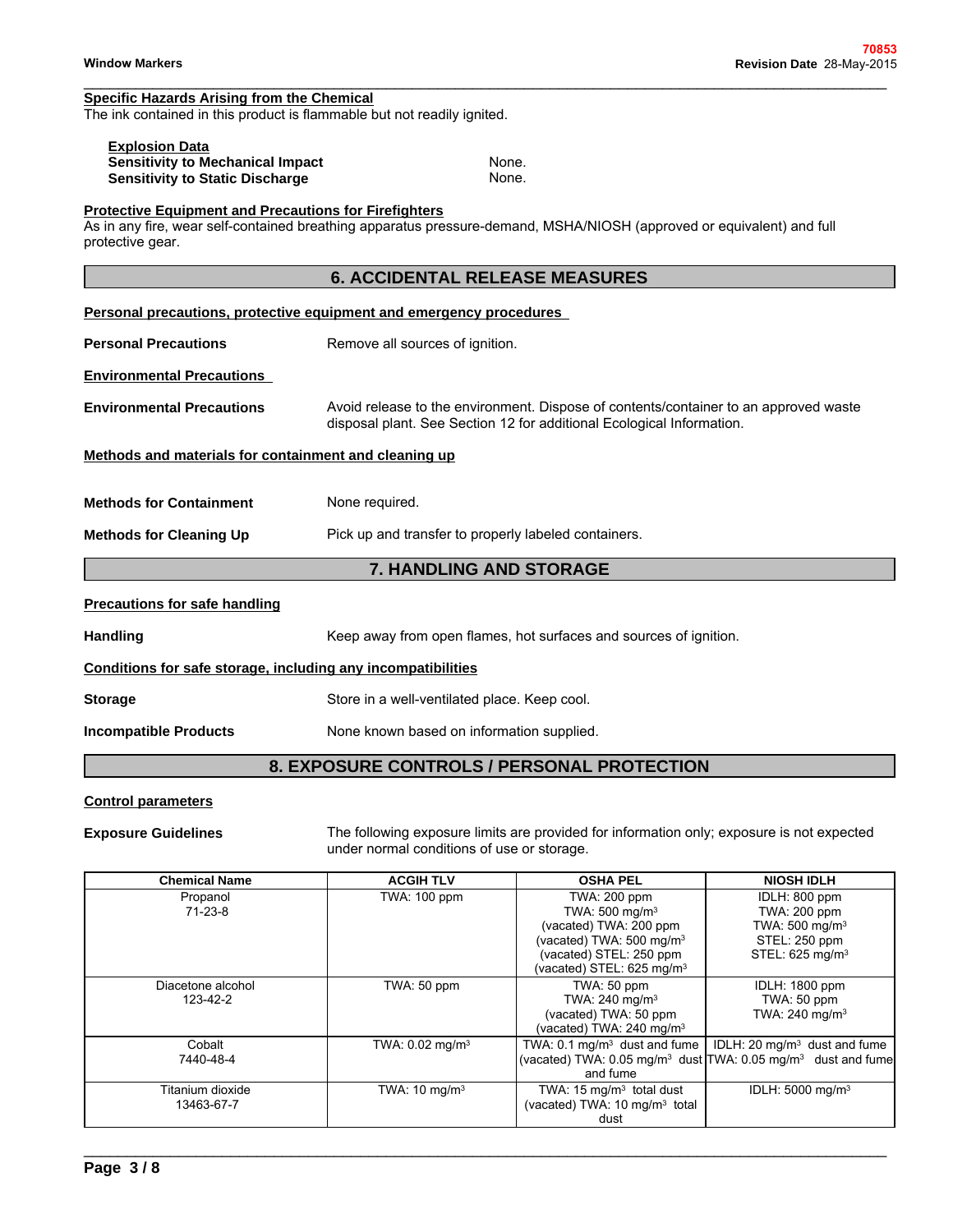| Ci 77400  | TWA: $0.2 \text{ mg/m}^3$ fume | TWA: $0.1 \text{ ma/m}^3$ fume         | $ IDLH: 100 mg/m3 dust, fume and$ |
|-----------|--------------------------------|----------------------------------------|-----------------------------------|
| 7440-50-8 |                                | TWA: 1 $mq/m3$ dust and mist           | mist                              |
|           |                                | (vacated) TWA: $0.1 \text{ mg/m}^3$ Cu | TWA: 1 $mq/m3$ dust and mist      |
|           |                                | dust, fume, mist                       | TWA: $0.1 \text{ mg/m}^3$ fume    |

### **Appropriate engineering controls**

| Information on basic physical and chemical properties<br><b>Physical State</b>                 | _iauid. |                                   | Appearance                                                                                                                                                                                                                                   | Varies.                        |
|------------------------------------------------------------------------------------------------|---------|-----------------------------------|----------------------------------------------------------------------------------------------------------------------------------------------------------------------------------------------------------------------------------------------|--------------------------------|
|                                                                                                |         |                                   | <b>9. PHYSICAL AND CHEMICAL PROPERTIES</b>                                                                                                                                                                                                   |                                |
| <b>Hygiene Measures</b>                                                                        |         |                                   | Handle in accordance with good industrial hygiene and safety practice.                                                                                                                                                                       |                                |
| <b>Eye/Face Protection</b><br><b>Skin and Body Protection</b><br><b>Respiratory Protection</b> |         |                                   | No protective equipment is needed under normal use conditions.<br>No protective equipment is needed under normal use conditions.<br>No protective equipment is needed under normal use conditions.                                           |                                |
| Individual protection measures, such as personal protective equipment                          |         |                                   |                                                                                                                                                                                                                                              |                                |
| <b>Engineering Measures</b>                                                                    |         | None under normal use conditions. |                                                                                                                                                                                                                                              |                                |
| <b>Appropriate engineering controls</b>                                                        |         |                                   |                                                                                                                                                                                                                                              |                                |
|                                                                                                |         |                                   | ACGIH TLV: American Conference of Governmental Industrial Hygienists - Threshold Limit Value. OSHA PEL: Occupational<br>Safety and Health Administration - Permissible Exposure Limits. NIOSH IDLH: Immediately Dangerous to Life or Health. |                                |
|                                                                                                |         |                                   | dust, fume, mist                                                                                                                                                                                                                             | TWA: $0.1 \text{ mg/m}^3$ fume |
|                                                                                                |         |                                   |                                                                                                                                                                                                                                              |                                |

### **Information on basic physical and chemical properties**

| <b>Physical State</b>                                   | Liquid.           | Appearance                          | Varies.                   |
|---------------------------------------------------------|-------------------|-------------------------------------|---------------------------|
| Odor                                                    | Alcohol.          | <b>Odor Threshold</b>               | No information available. |
|                                                         |                   |                                     |                           |
| <b>Property</b>                                         | <b>Values</b>     | Remarks/ - Method                   |                           |
| рH                                                      | No data available | None known                          |                           |
| <b>Melting Point/Range</b>                              | No data available | None known                          |                           |
| <b>Boiling Point/Boiling Range</b>                      | 96 °C / 205 °F    | None known                          |                           |
| <b>Flash Point</b>                                      | 23 °C / 73 °F     | (Liquid Ink only)                   |                           |
| <b>Evaporation rate</b>                                 | No data available | None known                          |                           |
| Flammability (solid, gas)                               | No data available | None known                          |                           |
| <b>Flammability Limits in Air</b>                       |                   |                                     |                           |
| upper flammability limit                                | 13.5%             |                                     |                           |
| lower flammability limit                                | 2.1%              |                                     |                           |
| <b>Vapor Pressure</b>                                   | No data available | None known                          |                           |
| <b>Vapor Density</b>                                    | No data available | None known                          |                           |
| <b>Specific Gravity</b>                                 | .9418             | None known                          |                           |
| <b>Water Solubility</b>                                 | No data available | None known                          |                           |
| Solubility in other solvents                            | No data available | None known                          |                           |
| Partition coefficient: n-octanol/waterNo data available |                   | None known                          |                           |
| <b>Autoignition Temperature</b>                         | No data available | None known                          |                           |
| <b>Decomposition Temperature</b>                        | No data available | None known                          |                           |
| <b>Viscosity</b>                                        | No data available | None known                          |                           |
| <b>Flammable Properties</b>                             | Highly flammable. |                                     |                           |
|                                                         |                   |                                     |                           |
| <b>Explosive Properties</b>                             | No data available |                                     |                           |
| <b>Oxidizing Properties</b>                             | No data available |                                     |                           |
| <b>Other information</b>                                |                   |                                     |                           |
| <b>VOC Content (%)</b>                                  | No data available |                                     |                           |
|                                                         |                   | <b>10. STABILITY AND REACTIVITY</b> |                           |
|                                                         |                   |                                     |                           |
| <b>Reactivity</b>                                       |                   |                                     |                           |
| No data available.                                      |                   |                                     |                           |

\_\_\_\_\_\_\_\_\_\_\_\_\_\_\_\_\_\_\_\_\_\_\_\_\_\_\_\_\_\_\_\_\_\_\_\_\_\_\_\_\_\_\_\_\_\_\_\_\_\_\_\_\_\_\_\_\_\_\_\_\_\_\_\_\_\_\_\_\_\_\_\_\_\_\_\_\_\_\_\_\_\_\_\_\_\_\_\_\_\_\_\_\_

### **Reactivity**

No data available.

### **Chemical stability**

Stable under recommended storage conditions.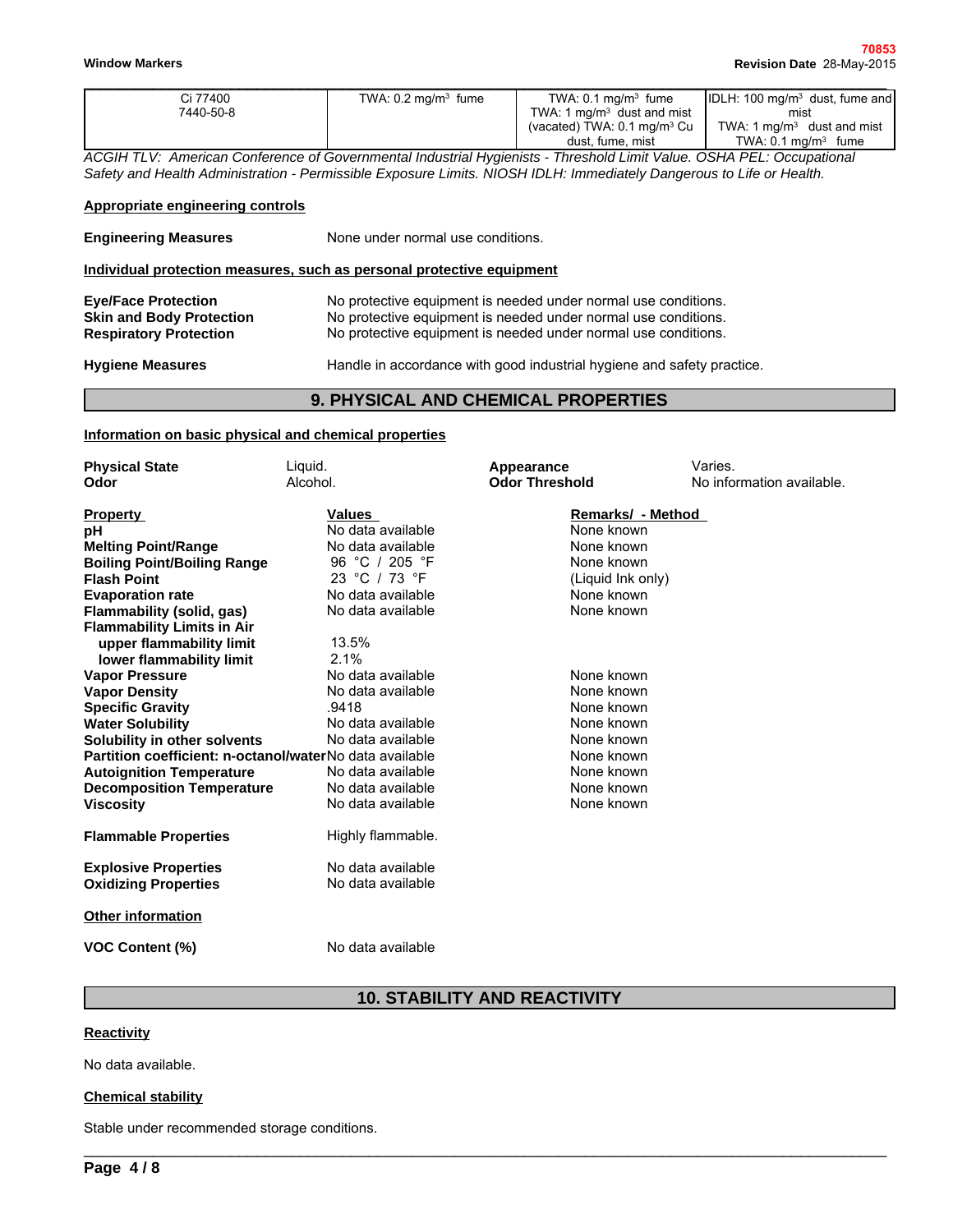### **Possibility of hazardous reactions**

None under normal processing.

### **Hazardous Polymerization**

### **Conditions to avoid**

### **Incompatible materials**

### **Hazardous decomposition products**

\_\_\_\_\_\_\_\_\_\_\_\_\_\_\_\_\_\_\_\_\_\_\_\_\_\_\_\_\_\_\_\_\_\_\_\_\_\_\_\_\_\_\_\_\_\_\_\_\_\_\_\_\_\_\_\_\_\_\_\_\_\_\_\_\_\_\_\_\_\_\_\_\_\_\_\_\_\_\_\_\_\_\_\_\_\_\_\_\_\_\_\_\_

### **Information on likely routes of exposure**

| <b>Hazardous Polymerization</b>                                                                           |                                                                                                                                                                                                                                             |
|-----------------------------------------------------------------------------------------------------------|---------------------------------------------------------------------------------------------------------------------------------------------------------------------------------------------------------------------------------------------|
| Hazardous polymerization does not occur.                                                                  |                                                                                                                                                                                                                                             |
| <b>Conditions to avoid</b>                                                                                |                                                                                                                                                                                                                                             |
| None known based on information supplied.                                                                 |                                                                                                                                                                                                                                             |
| Incompatible materials                                                                                    |                                                                                                                                                                                                                                             |
| None known based on information supplied.                                                                 |                                                                                                                                                                                                                                             |
| <b>Hazardous decomposition products</b>                                                                   |                                                                                                                                                                                                                                             |
|                                                                                                           | Thermal decomposition can lead to release of irritating gases and vapors.                                                                                                                                                                   |
|                                                                                                           | <b>11. TOXICOLOGICAL INFORMATION</b>                                                                                                                                                                                                        |
| Information on likely routes of exposure                                                                  |                                                                                                                                                                                                                                             |
| <b>Product Information</b><br><b>Inhalation</b><br><b>Eye Contact</b><br><b>Skin Contact</b><br>Ingestion | Product does not present an acute toxicity hazard based on known or supplied information.<br>None under normal use condtions<br>None under normal use conditions.<br>None under normal use conditions.<br>None under normal use conditions. |

### **Component Information**

| <b>Product Information</b><br><b>Inhalation</b><br><b>Eve Contact</b><br><b>Skin Contact</b><br>Ingestion |                       | Product does not present an acute toxicity hazard based on known or supplied information.<br>None under normal use condtions<br>None under normal use conditions.<br>None under normal use conditions.<br>None under normal use conditions. |                           |  |  |
|-----------------------------------------------------------------------------------------------------------|-----------------------|---------------------------------------------------------------------------------------------------------------------------------------------------------------------------------------------------------------------------------------------|---------------------------|--|--|
| <b>Component Information</b><br><b>Chemical Name</b>                                                      | LD50 Oral             | <b>LD50 Dermal</b>                                                                                                                                                                                                                          | <b>LC50 Inhalation</b>    |  |  |
| Propanol                                                                                                  | $= 1870$ mg/kg (Rat)  | $= 4049$ mg/kg (Rabbit)                                                                                                                                                                                                                     | $>$ 13548 ppm (Rat) 4 h   |  |  |
| Diacetone alcohol                                                                                         | $= 4$ g/kg (Rat)      | $= 13500$ mg/kg (Rabbit)                                                                                                                                                                                                                    |                           |  |  |
|                                                                                                           | $> 10000$ mg/kg (Rat) |                                                                                                                                                                                                                                             | $>6820$ mg/m <sup>3</sup> |  |  |
| Titanium dioxide                                                                                          |                       |                                                                                                                                                                                                                                             |                           |  |  |

### **Symptoms related to the physical, chemical and toxicological characteristics**

**Symptoms** None under normal use.

### **Delayed and immediate effects and also chronic effects from short and long term exposure**

**Sensitization**<br> **Mutagenic Effects**<br>
Mo information available. **No information available. Carcinogenicity** This product contains titanium dioxide which is classified as a possible carcinogen when present as respirable dust. This is not relevant for this product since it is a liquid.

| <b>Chemical Name</b>                | <b>ACGIF</b> | <b>IARC</b> | <b>NITI</b><br>.          | <b>OSHA</b> |
|-------------------------------------|--------------|-------------|---------------------------|-------------|
| $- \cdot \cdot$<br>⊺itanium dioxide |              | Group 2B    |                           |             |
| Cobalt                              | ™            | Group 2B    | Anticipateo<br>Reasonably |             |

### **ACGIH: (American Conference of Governmental Industrial Hygienists)**

A3 - Animal Carcinogen

### **IARC: (International Agency for Research on Cancer)**

Group 2B - Possibly Carcinogenic to Humans

### **NTP: (National Toxicity Program)**

Reasonably Anticipated - Reasonably Anticipated to be a Human Carcinogen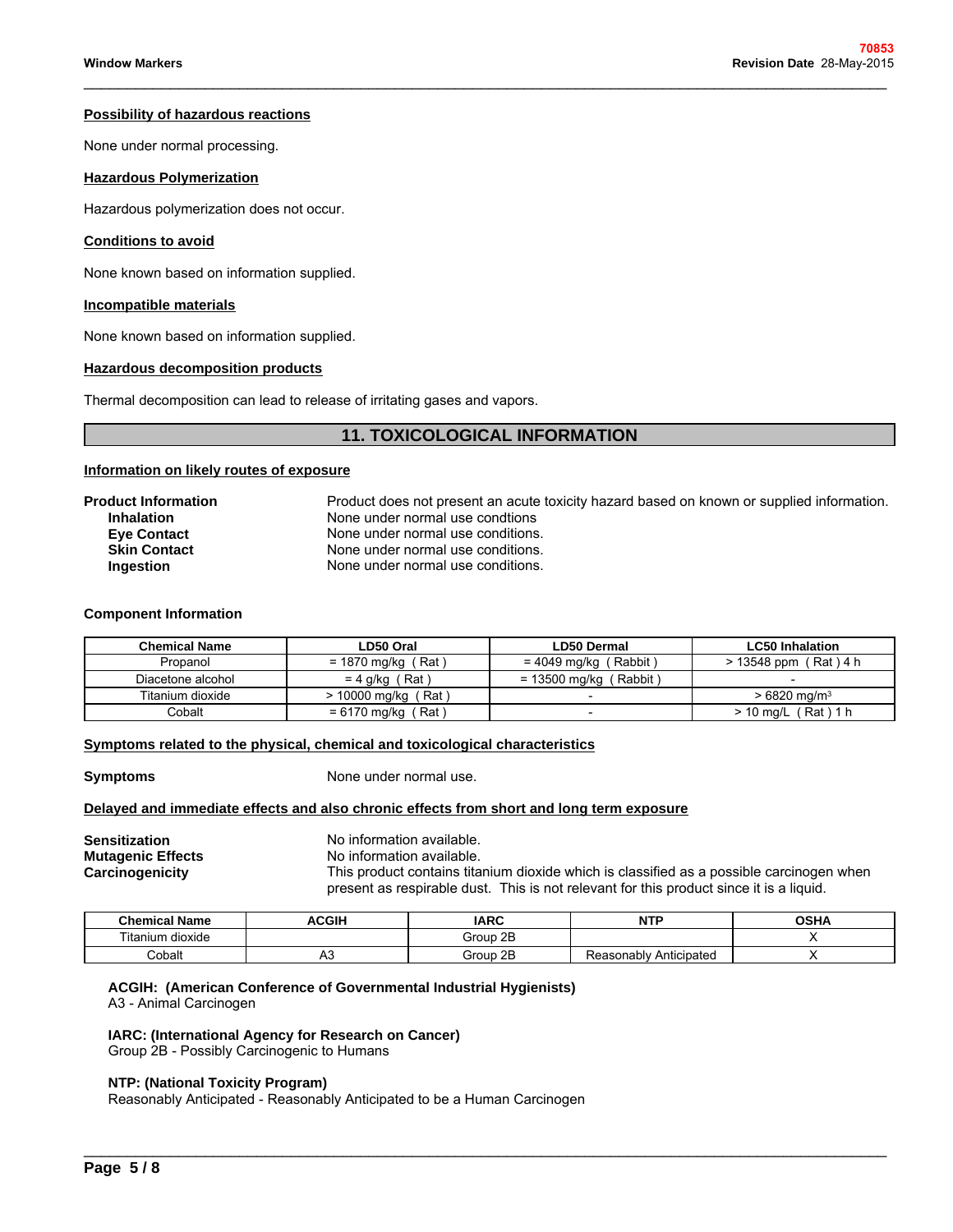### **Reproductive Toxicity** No information available.<br> **STOT - single exposure** No information available. **STOT - single exposure** No information available.<br>**STOT - repeated exposure** No information available. **STOT - repeated exposure<br>Aspiration Hazard**

No information available. **12. Example 12. Example:**<br> **12. ECOLOGICAL INFORMATION**<br> **12. ECOLOGICAL INFORMATION**<br> **12. ECOLOGICAL INFORMATION** 

### **Numerical measures of toxicity - Product**

*The following values are calculated based on chapter 3.1 of the GHS document:* Not applicable

\_\_\_\_\_\_\_\_\_\_\_\_\_\_\_\_\_\_\_\_\_\_\_\_\_\_\_\_\_\_\_\_\_\_\_\_\_\_\_\_\_\_\_\_\_\_\_\_\_\_\_\_\_\_\_\_\_\_\_\_\_\_\_\_\_\_\_\_\_\_\_\_\_\_\_\_\_\_\_\_\_\_\_\_\_\_\_\_\_\_\_\_\_

### **Ecotoxicity**

Not Applicable

| <b>Chemical Name</b>                                           | <b>Toxicity to Algae</b>                               | <b>Toxicity to Fish</b>                                                                                  | <b>Toxicity to</b><br><b>Microorganisms</b>                                                                            | Daphnia Magna (Water<br>Flea)                                                                        |
|----------------------------------------------------------------|--------------------------------------------------------|----------------------------------------------------------------------------------------------------------|------------------------------------------------------------------------------------------------------------------------|------------------------------------------------------------------------------------------------------|
| Propanol<br>$71-23-8$                                          |                                                        | LC50 96 h: = 4480 mg/L<br>flow-through (Pimephales<br>promelas)                                          | $\overline{EC50}$ = 17700 mg/L 5 min<br>$EC50 = 45000$ mg/L 5 h<br>$EC50 = 8686$ mg/L 15 min<br>$EC50 = 980$ mg/L 12 h | EC50 48 h: = $3642$ mg/L<br>(Daphnia magna) EC50 48<br>h: 3339 - 3977 mg/L Static<br>(Daphnia magna) |
| Diacetone alcohol<br>123-42-2                                  |                                                        | $C50$ 96 h: = 420 mg/L static<br>(Lepomis macrochirus) LC50<br>96 h: = 420 mg/L (Lepomis<br>macrochirus) |                                                                                                                        | EC50 24 h: = $8750$ mg/L<br>(Daphnia magna)                                                          |
| Cobalt<br>7440-48-4                                            |                                                        | C50 96 h: > 100 mg/L static<br>(Brachydanio rerio)                                                       |                                                                                                                        |                                                                                                      |
| <b>Persistence and Degradability</b><br><b>Bioaccumulation</b> | No information available.<br>No information available. |                                                                                                          |                                                                                                                        |                                                                                                      |
|                                                                | <b>Chemical Name</b>                                   |                                                                                                          | <b>Log Pow</b>                                                                                                         |                                                                                                      |
|                                                                | Propanol                                               |                                                                                                          | 0.34                                                                                                                   |                                                                                                      |
|                                                                | Diacetone alcohol                                      |                                                                                                          | 1.03                                                                                                                   |                                                                                                      |
| <b>Other Adverse Effects</b><br>No information available.      |                                                        |                                                                                                          |                                                                                                                        |                                                                                                      |
|                                                                |                                                        | <b>13. DISPOSAL CONSIDERATIONS</b>                                                                       |                                                                                                                        |                                                                                                      |
| <b>Waste Disposal Methods</b>                                  |                                                        | Dispose of in accordance with local regulations.                                                         |                                                                                                                        |                                                                                                      |
| <b>Contaminated Packaging</b>                                  | Not Applicable                                         |                                                                                                          |                                                                                                                        |                                                                                                      |

### **Persistence and Degradability** No information available.

### **Bioaccumulation** No information available.

| <b>Persistence and Degradability</b>                      | No information available.                        |                                    |  |  |  |
|-----------------------------------------------------------|--------------------------------------------------|------------------------------------|--|--|--|
| <b>Bioaccumulation</b>                                    | No information available.                        |                                    |  |  |  |
| <b>Chemical Name</b>                                      |                                                  | Log Pow                            |  |  |  |
| Propanol                                                  |                                                  | 0.34                               |  |  |  |
| Diacetone alcohol                                         |                                                  | 1.03                               |  |  |  |
| <b>Other Adverse Effects</b><br>No information available. |                                                  |                                    |  |  |  |
|                                                           |                                                  | <b>13. DISPOSAL CONSIDERATIONS</b> |  |  |  |
| <b>Waste Disposal Methods</b>                             | Dispose of in accordance with local regulations. |                                    |  |  |  |
| <b>Contaminated Packaging</b>                             | Not Applicable                                   |                                    |  |  |  |
|                                                           |                                                  | <b>14. TRANSPORT INFORMATION</b>   |  |  |  |
|                                                           |                                                  |                                    |  |  |  |
| <b>DOT</b><br><b>UN-Number</b>                            | UN1210                                           |                                    |  |  |  |

### **Other Adverse Effects**

| UN1210<br><b>UN-Number</b><br>Printing ink<br>Proper shipping name<br>3<br><b>Hazard Class</b><br>Ш<br><b>Packing Group</b><br>UN1210, Printing ink, 3, III, Limited Quantity<br><b>Description</b><br><b>Emergency Response Guide</b><br>129<br><b>Number</b> |  |
|----------------------------------------------------------------------------------------------------------------------------------------------------------------------------------------------------------------------------------------------------------------|--|
|                                                                                                                                                                                                                                                                |  |
|                                                                                                                                                                                                                                                                |  |
|                                                                                                                                                                                                                                                                |  |
|                                                                                                                                                                                                                                                                |  |
|                                                                                                                                                                                                                                                                |  |
|                                                                                                                                                                                                                                                                |  |
|                                                                                                                                                                                                                                                                |  |
| TDG                                                                                                                                                                                                                                                            |  |
| UN1210<br><b>UN-Number</b>                                                                                                                                                                                                                                     |  |
| <b>Proper Shipping Name</b><br>Printing ink                                                                                                                                                                                                                    |  |
| <b>Hazard Class</b><br>3                                                                                                                                                                                                                                       |  |
| Ш<br><b>Packing Group</b>                                                                                                                                                                                                                                      |  |
| UN1210, Printing ink, 3, III, Limited Quantity<br><b>Description</b>                                                                                                                                                                                           |  |
| <b>MEX</b>                                                                                                                                                                                                                                                     |  |
| <b>UN-Number</b><br>UN1210                                                                                                                                                                                                                                     |  |
| Printing ink<br><b>Proper Shipping Name</b>                                                                                                                                                                                                                    |  |
|                                                                                                                                                                                                                                                                |  |
|                                                                                                                                                                                                                                                                |  |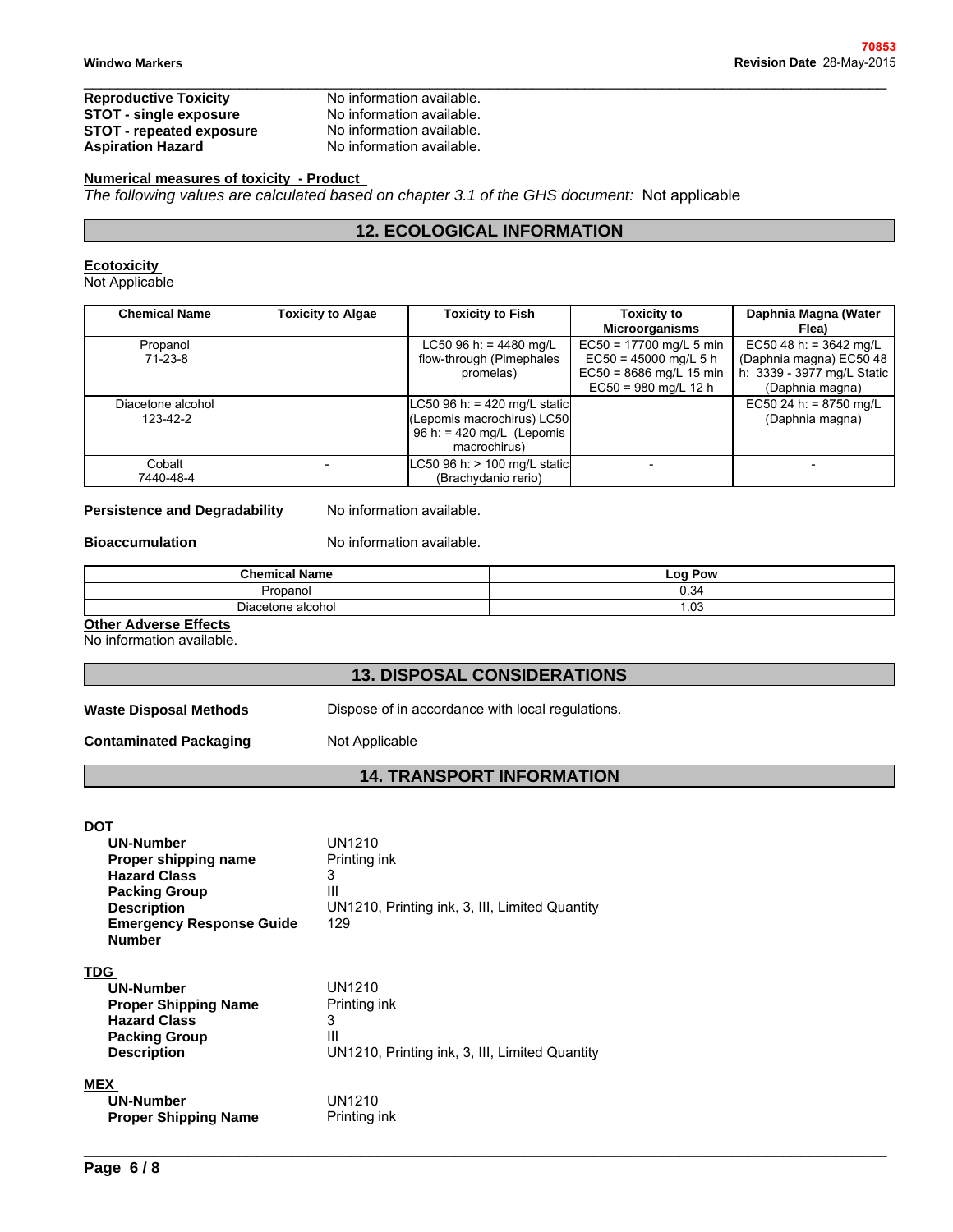| <b>Hazard Class</b>                                | 3                                                           |
|----------------------------------------------------|-------------------------------------------------------------|
| <b>Packing Group</b>                               | Ш                                                           |
| <b>Description</b>                                 | UN1210, Printing ink, 3, III, Limited Quantity              |
| <b>ICAO</b>                                        |                                                             |
| <b>UN-Number</b>                                   | <b>UN1210</b>                                               |
| Proper shipping name                               | Printing ink                                                |
| <b>Hazard Class</b>                                | 3                                                           |
| <b>Packing Group</b>                               | Ш                                                           |
| <b>Description</b>                                 | UN1210, Printing ink, 3, III, Limited Quantity              |
|                                                    |                                                             |
| <b>IATA</b>                                        |                                                             |
| <b>UN-Number</b>                                   | <b>UN1210</b>                                               |
| <b>Proper Shipping Name</b>                        | Printing ink                                                |
| <b>Hazard Class</b>                                | 3                                                           |
| <b>Packing Group</b>                               | Ш                                                           |
| <b>ERG Code</b>                                    | 3L                                                          |
| <b>Description</b>                                 | UN1210, Printing ink, 3, III, Limited Quantity              |
| <b>IMDG/IMO</b>                                    |                                                             |
| <b>UN-Number</b>                                   | <b>UN1210</b>                                               |
| <b>Proper Shipping Name</b>                        |                                                             |
| <b>Hazard Class</b>                                | Printing ink<br>3                                           |
| <b>Packing Group</b>                               | Ш                                                           |
| EmS No.                                            | $F-E$ , S-D                                                 |
| <b>Description</b>                                 | UN1210, Printing ink, 3, III, (23°C c.c.), Limited Quantity |
|                                                    |                                                             |
| <b>RID</b>                                         |                                                             |
| <b>UN-Number</b>                                   | <b>UN1210</b>                                               |
| <b>Proper Shipping Name</b>                        | Printing ink                                                |
| <b>Hazard Class</b>                                | 3                                                           |
| <b>Packing Group</b>                               | $\mathop{\rm III}$                                          |
| <b>Classification Code</b>                         | F <sub>1</sub>                                              |
| <b>Description</b>                                 | UN1210, Printing ink, 3, III, Limited Quantity              |
|                                                    |                                                             |
| <b>ADR</b>                                         |                                                             |
| <b>UN-Number</b>                                   | <b>UN1210</b>                                               |
| <b>Proper Shipping Name</b>                        | Printing ink<br>3                                           |
| <b>Hazard Class</b>                                |                                                             |
| <b>Packing Group</b><br><b>Classification Code</b> | Ш<br>F <sub>1</sub>                                         |
| <b>Tunnel Restriction Code</b>                     | (D/E)                                                       |
| <b>Description</b>                                 | UN1210, Printing ink, 3, III, (D/E), Limited Quantity       |
|                                                    |                                                             |
| <b>ADN</b>                                         |                                                             |
| <b>Proper Shipping Name</b>                        | Printing ink                                                |
| <b>Hazard Class</b>                                | 3                                                           |
| <b>Packing Group</b>                               | Ш                                                           |
| <b>Classification Code</b>                         | F1                                                          |
| <b>Special Provisions</b>                          | 163, 640E                                                   |
| <b>Description</b>                                 | UN1210, Printing ink, 3, III, Limited Quantity              |
| <b>Limited Quantity</b>                            | 5 <sub>L</sub>                                              |
| Ventilation                                        | <b>VE01</b>                                                 |
|                                                    |                                                             |
|                                                    | <b>15. REGULATORY INFORMATION</b>                           |
| <b>International Inventories</b>                   |                                                             |
| <b>TSCA</b>                                        | Complies                                                    |
| <b>DSL</b>                                         | Complies                                                    |
|                                                    |                                                             |

\_\_\_\_\_\_\_\_\_\_\_\_\_\_\_\_\_\_\_\_\_\_\_\_\_\_\_\_\_\_\_\_\_\_\_\_\_\_\_\_\_\_\_\_\_\_\_\_\_\_\_\_\_\_\_\_\_\_\_\_\_\_\_\_\_\_\_\_\_\_\_\_\_\_\_\_\_\_\_\_\_\_\_\_\_\_\_\_\_\_\_\_\_

| International Inventories |     |
|---------------------------|-----|
| <b>TSCA</b>               | Con |
| <b>DSL</b>                | Con |

### **Legend**

**TSCA** - United States Toxic Substances Control Act Section 8(b) Inventory **DSL/NDSL** - Canadian Domestic Substances List/Non-Domestic Substances List

### **U.S. Federal Regulations**